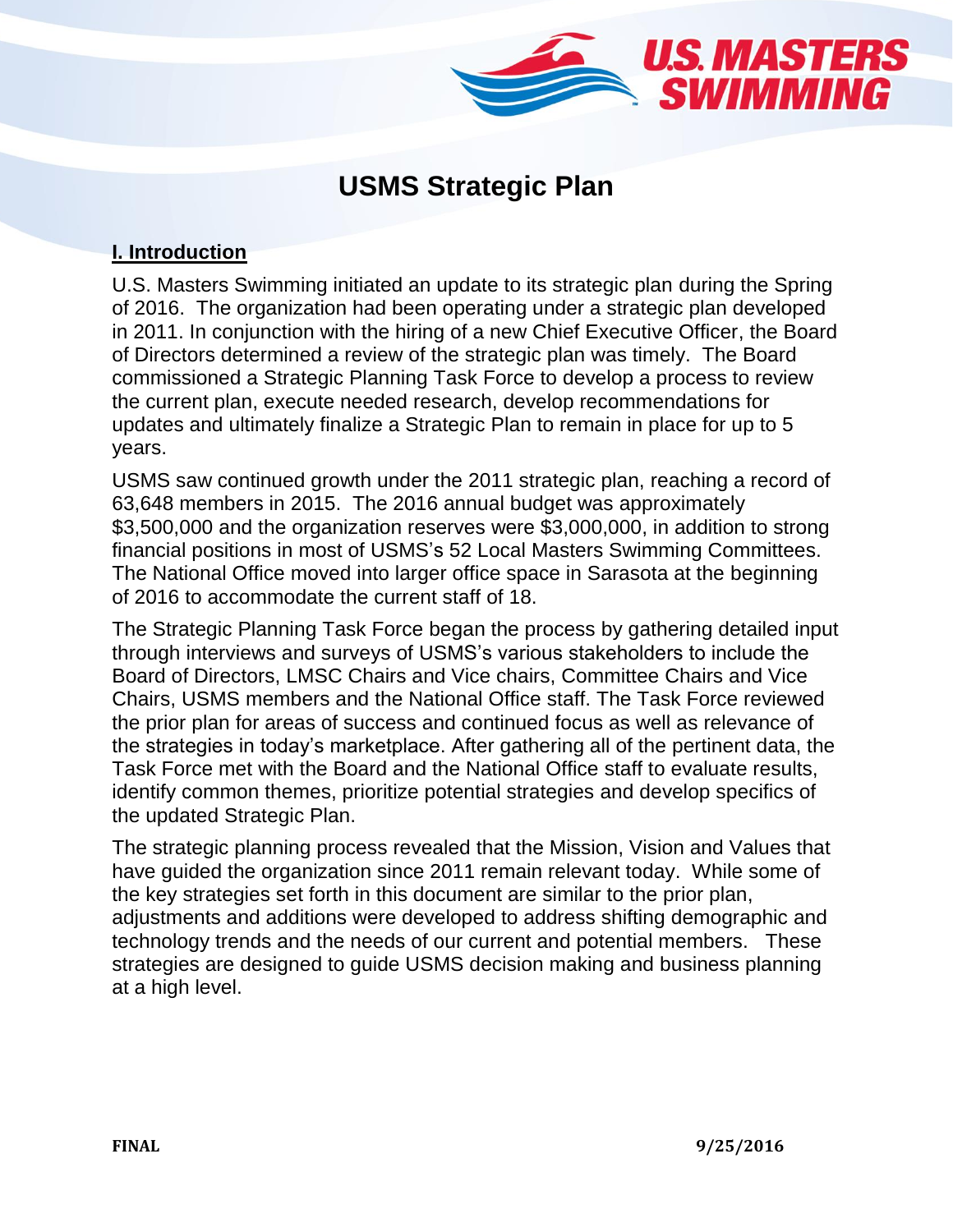

#### **II. Mission**

To promote health, wellness, fitness and competition for adults through swimming.

### **III. Vision Statement**

USMS will be the premier resource for adult aquatic fitness in the United States and will make fitness through swimming available for as many adults as possible.

### **IV. Values**

• We value HEALTH AND FITNESS, constantly challenging ourselves to achieve, in competition and in accomplishing our own goals.

• We value RESPECT for our teammates, competitors, coaches, employees, and volunteers.

• We value FUN, enjoying camaraderie with our fellow swimmers and embracing swimming as a joyful and satisfying avocation.

• We value LEARNING through coaching, programs, and communication.

• We value EXCELLENCE in safety, education, innovation, performance, leadership, and the provision of services and programs.

### **V. Strategies**

**• Membership Value:** Enhance and customize value and deliver it to consumer segments based on needs and interests.

• **Brand Clarity:** Simplify USMS branding and marketing to clearly communicate the essence of the USMS brand and to build affinity.

**• Innovation:** Transform USMS offerings to align with the changing environment.

**• Partnerships:** 

**External:** Engage and activate partnerships with organizations that align with USMS's mission, vision and values, for the purpose of increasing benefits to our members, enhancing and expanding the USMS brand, and improving access to swimming facilities.

**Internal:** Enhance the partnership between volunteers, coaches, and the National Office with the shared focus on providing the best membership experience possible.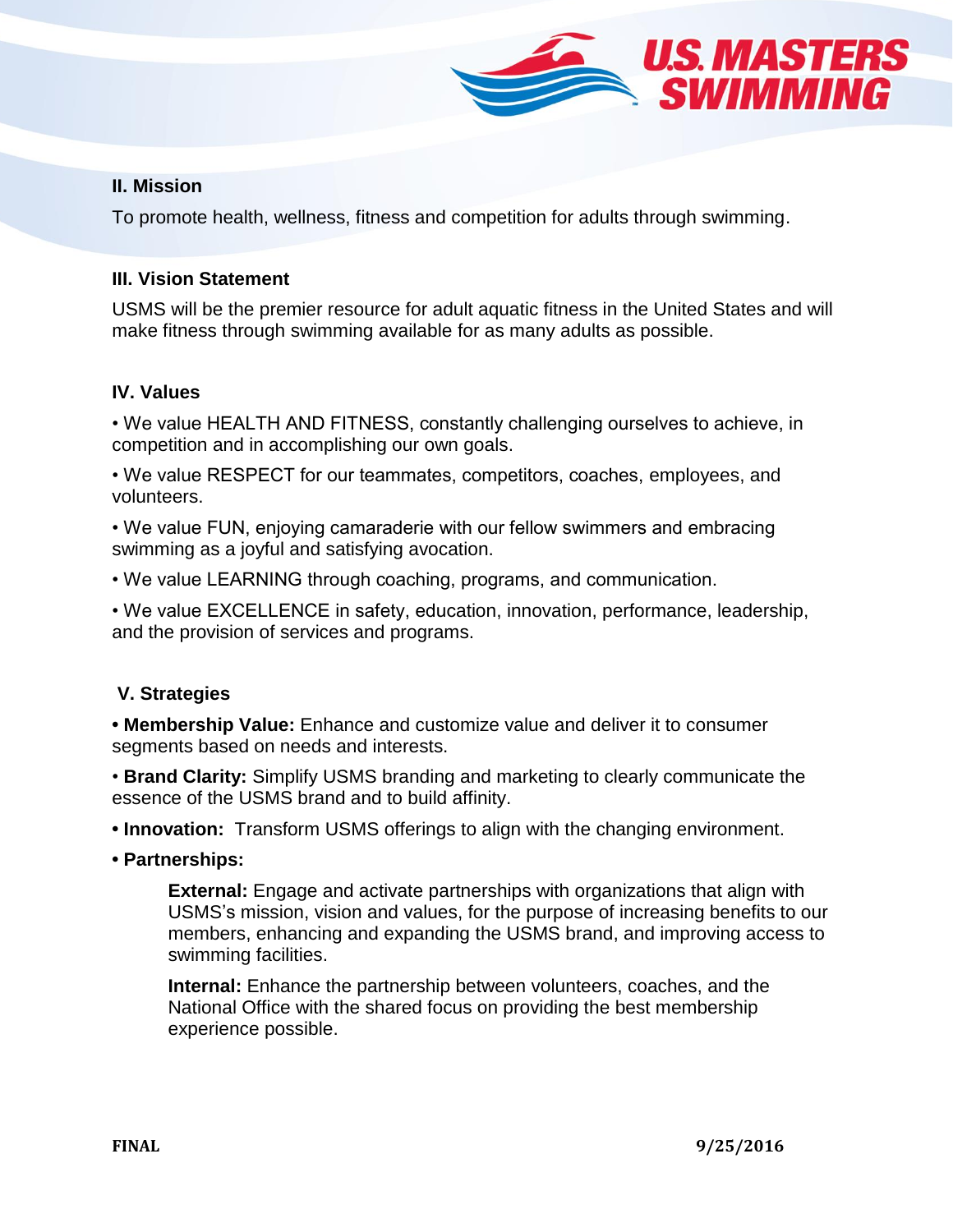

# **VI. Explanation of Strategies**

# **Membership Value**

*Strategy: Enhance and customize value and deliver it to consumer segments based on needs and interests.*

An outcome of the 2011 strategic plan was an expansion of USMS products and programs. However, a more customized approach to the USMS membership experience based on the interests and needs of a variety of segments will be critical during the scope of this strategic plan. In today's digital environment, consumers are offered the ability to personalize their experiences with brands, both online and in person. USMS will strive to evolve from a one-sizefits all experience by sharpening our ability to provide value based on our members' preferences.

USMS currently provides value in a uniform way across our various market segments. Competitive pool swimmers, lap swimmers, open water participants and those simply swimming with a club to stay fit all have the same benefits, access to information and communication with USMS regardless of their goals. These market segments have unique reasons for joining our organization and USMS will work to tailor communication and the value proposition for members to maintain their connection with USMS.

USMS provides access to much of our value for free, including workouts, digital articles on usms.org and through social media, marketing materials, and in some cases our brand and logo. USMS will explore ways to protect our brand(s); simplify the cost structure for USMS membership so as to reduce barriers to entry; and enhance the value proposition of USMS membership, including better use of digital technologies to enhance our members' experience.

This strategy extends to USMS clubs, workout groups, and affiliated events. Clubs, workout groups and USMS affiliated events serve as the primary delivery method of USMS services and should be supported to provide the best possible experience for our members. Each club and event has its own unique challenges and USMS will be prepared to provide support through best practices, marketing, administration, negotiation of services, and customer service, with the ultimate goal of offering the best possible swimming experiences for our members.

#### *Primary Measures of Success:*

- *Increased membership/customer base and revenue*
	- o *Improved member retention rates*

Ancillary Measures

- *More diversity in membership age demographics*
- *Increased event participation rates*
- *Increase in swimmers per club/workout group*
- *Increase in number of Clubs and Coaches*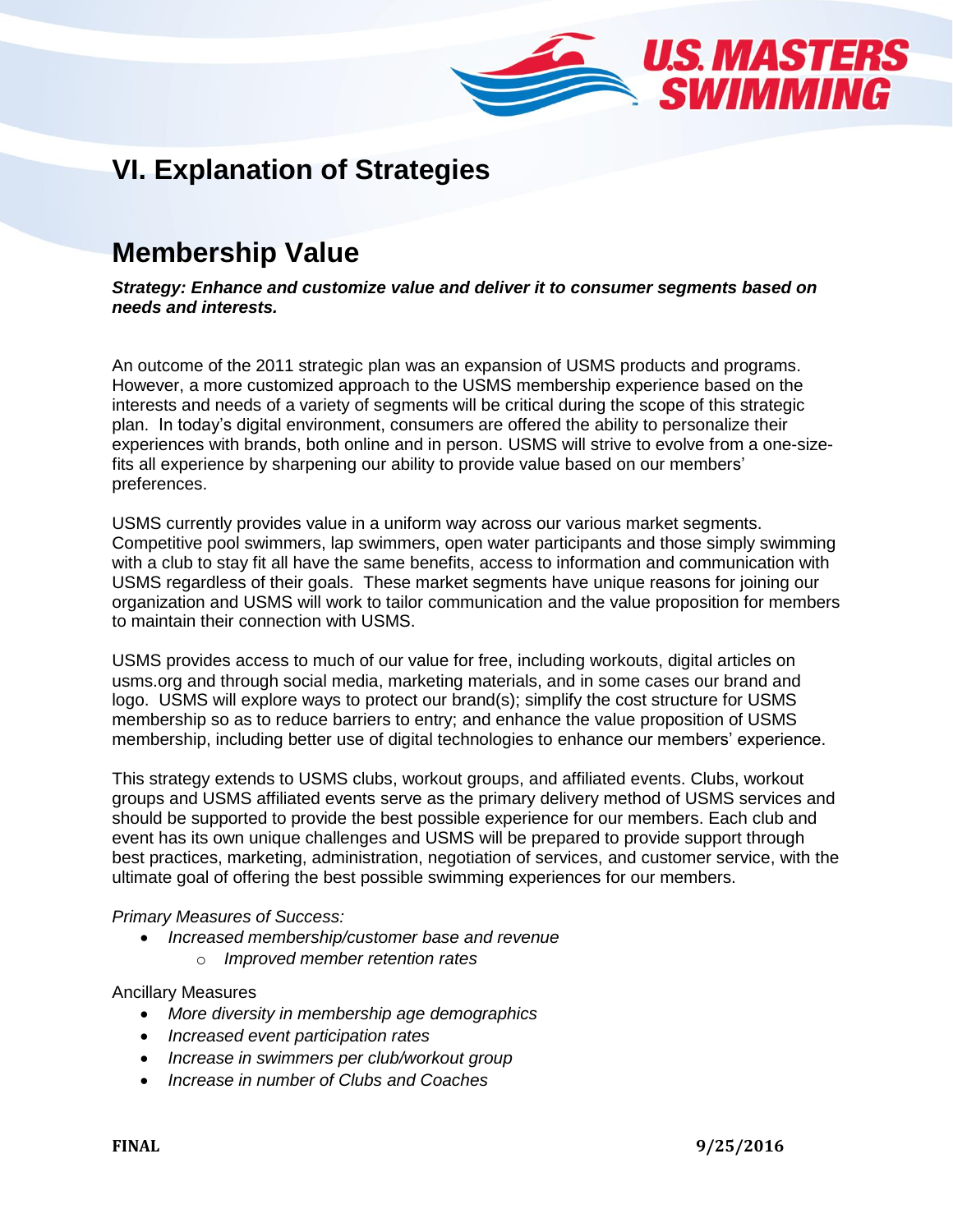

# **Brand Clarity**

*Strategy: Simplify USMS branding and marketing to clearly communicate the essence of the USMS brand and to build affinity.*

U.S. Masters Swimming members and volunteers provide the organization effective word-ofmouth and grassroots marketing, often speaking with passion about what USMS means to them. Given USMS's large geographical footprint it is imperative to have a clear and simple branding message integrated throughout the organization's branding and marketing efforts. This message clearly describes USMS and the benefits of membership in a manner that will pique the interest of both former and aspiring swimmers.

The aim of this strategy is to clarify and build the USMS brand to create an equity that makes swimmers proud to belong, non-members eager to join, and external stakeholders interested in affiliating. Optimally promoting health, wellness, and fitness for adults through swimming calls for a brand that beckons adults to want to belong.

Of note, as an organization that is inclusive of any adult 18 years of age or older, the desire to appeal to a wide range of demographics presents challenges to brand clarity and simplification. USMS will strive to ensure that our marketing and branding message(s) appeal to a broad range of demographics, while also promoting programs, services and benefits that engage specific segments.

With a fully developed and consistent brand strategy, USMS will utilize all of our communication assets, to include National Office, LMSC and Club digital communications, Coaching Certification and Clinics, and grass roots volunteer and member communication, to improve awareness among targeted segments and continue to build the USMS brand.

*Primary Measure of Success:* 

- *Survey results showing improved brand awareness Ancillary Measures:*
- *Increased membership acquisition and retention*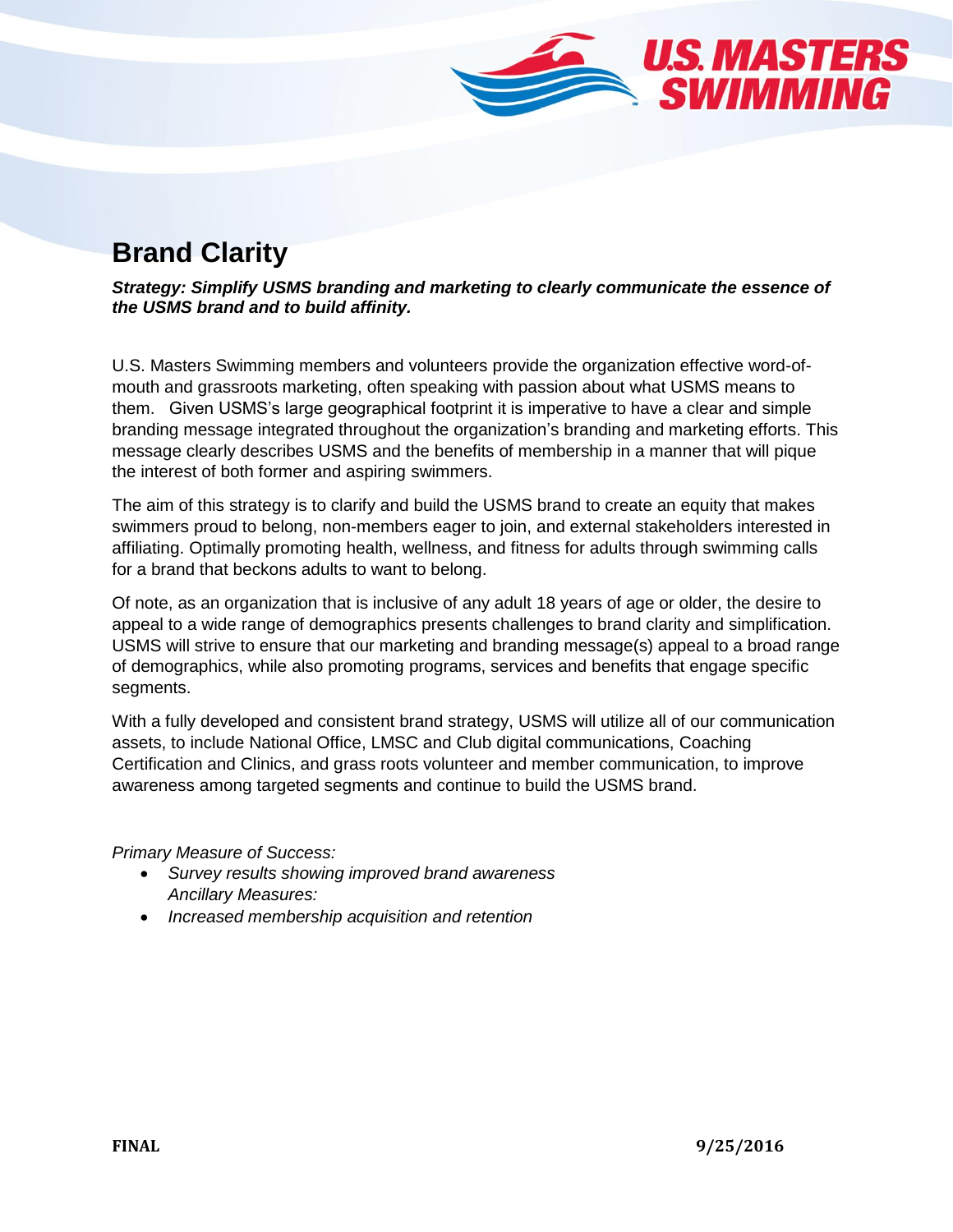

## **Innovation**

#### *Strategy: Transform USMS offerings to align with the changing environment.*

To compete in a rapidly evolving market, USMS must embrace innovation. Our core product of competitive swim programs and events remains viable but the evolving demographics of our membership base require that new and creative ideas and opportunities be embraced and evaluated to ensure USMS is an attractive fitness option and remains the premier adult aquatic resource.

USMS will consider, research and develop new initiatives that broaden the appeal of aquatic fitness and event participation. Innovations that attract prospective members and better engage current members are critical to continuing to pursue our mission in a changing environment.

USMS will utilize marketing and membership research and data to help guide our evaluation of initiatives under consideration for testing or development. Technology will be leveraged when feasible to provide improved services, support and communication tools for our members and clubs. While building initiatives that are scalable, USMS will be adaptable in the creation of programs and benefits. Linkages to sponsor opportunities and activation will be explored.

While USMS history and tradition will always play an important role in our culture, innovative approaches are necessary to be able to promote fitness through swimming for the long term.

*Primary Measures of Success:* 

- *Number of offerings tested and implemented*
- *Impact of those initiatives on overall membership*

#### *Ancillary Measures*

- *Increased participation in programs and events*
- *Added sponsorship inventory, opportunities and investment*